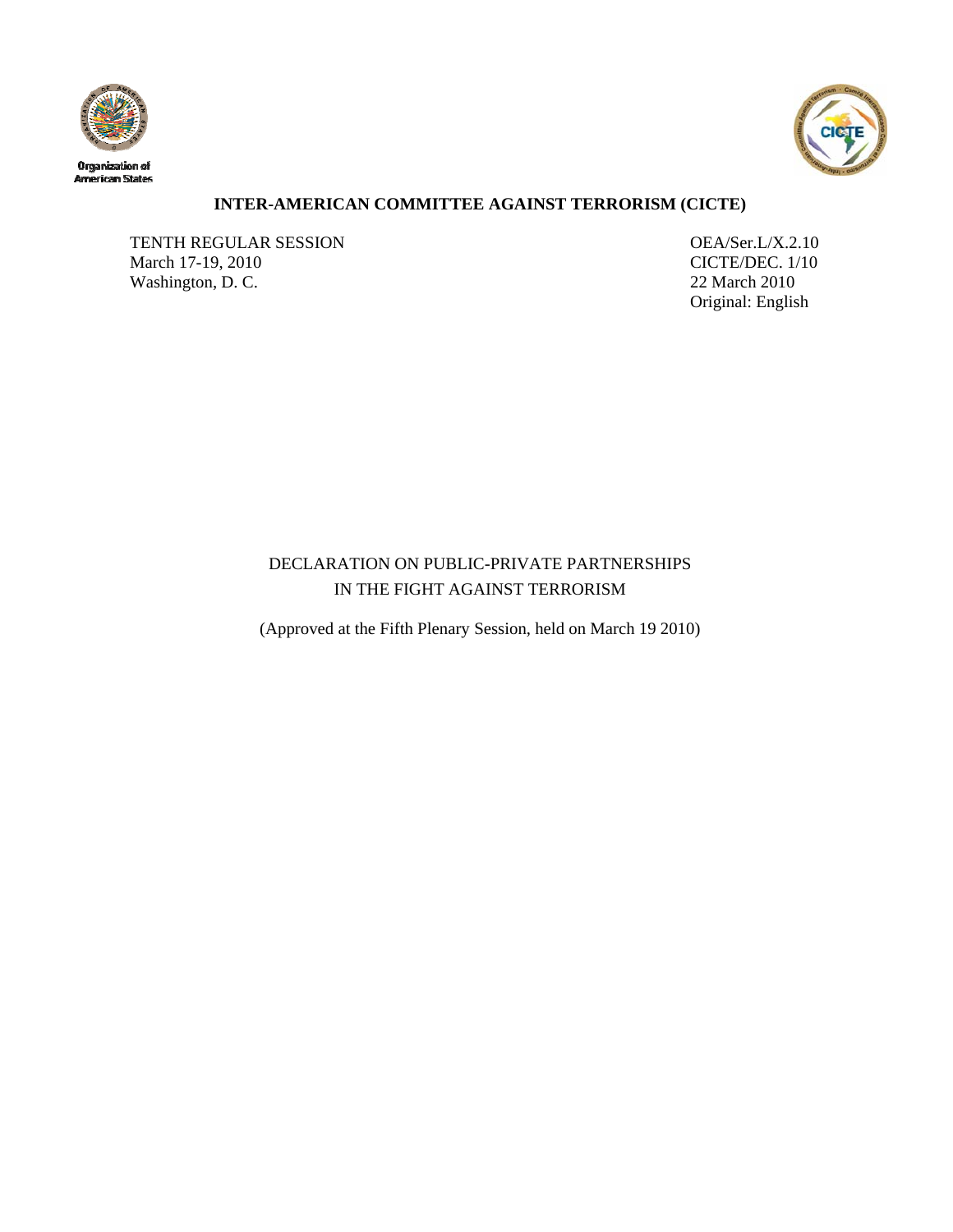## DECLARATION ON PUBLIC-PRIVATE PARTNERSHIPS IN THE FIGHT AGAINST TERRORISM

## (Approved at the Fifth Plenary Session, held on March 19 2010)

 The Member States of the Inter-American Committee against Terrorism (CICTE) of the Organization of American States (OAS), gathered at its Tenth Regular Session, held in Washington, D.C., in the United States of America, from March 17 to 19, 2010,

#### REAFFIRMING:

 The purposes and principles enshrined in the Charter of the Organization of American States and of the Charter of the United Nations;

The State has primary responsibility for preventing and countering terrorism;

 That terrorism, whatever its origin or motivation, has no justification whatsoever and that it constitutes a grave threat to the lives, well-being and fundamental freedoms of all people, threatens international peace and security, and undermines the values and principles underlying the Inter-American system, democratic institutions, the rule of law, and the freedoms enshrined in and promoted by the Charter of the Organization of American States, the Inter-American Democratic Charter, and other international instruments;

 That the threat of terrorism is exacerbated when connections exist between terrorism and illicit drug trafficking, illicit trafficking in arms, money laundering, and other forms of transnational organized crime, and that such illicit activities may be used to support and finance terrorist activities;

 Their commitment to fight terrorism, in keeping with the principles of sovereignty, nonintervention and juridical equality of Member States, and in full compliance with their obligations under national and international law, including international humanitarian law, international human rights law, and international refugee law;

 That the fight against terrorism calls for an integrated and a multi-dimensional approach, the broadest possible levels of cooperation among the Member States, as well as coordination among international, regional, and sub-regional organizations to prevent, punish, and eliminate terrorism in all its aspects;

 The commitments and conclusions of all Declarations adopted at previous regular sessions of CICTE;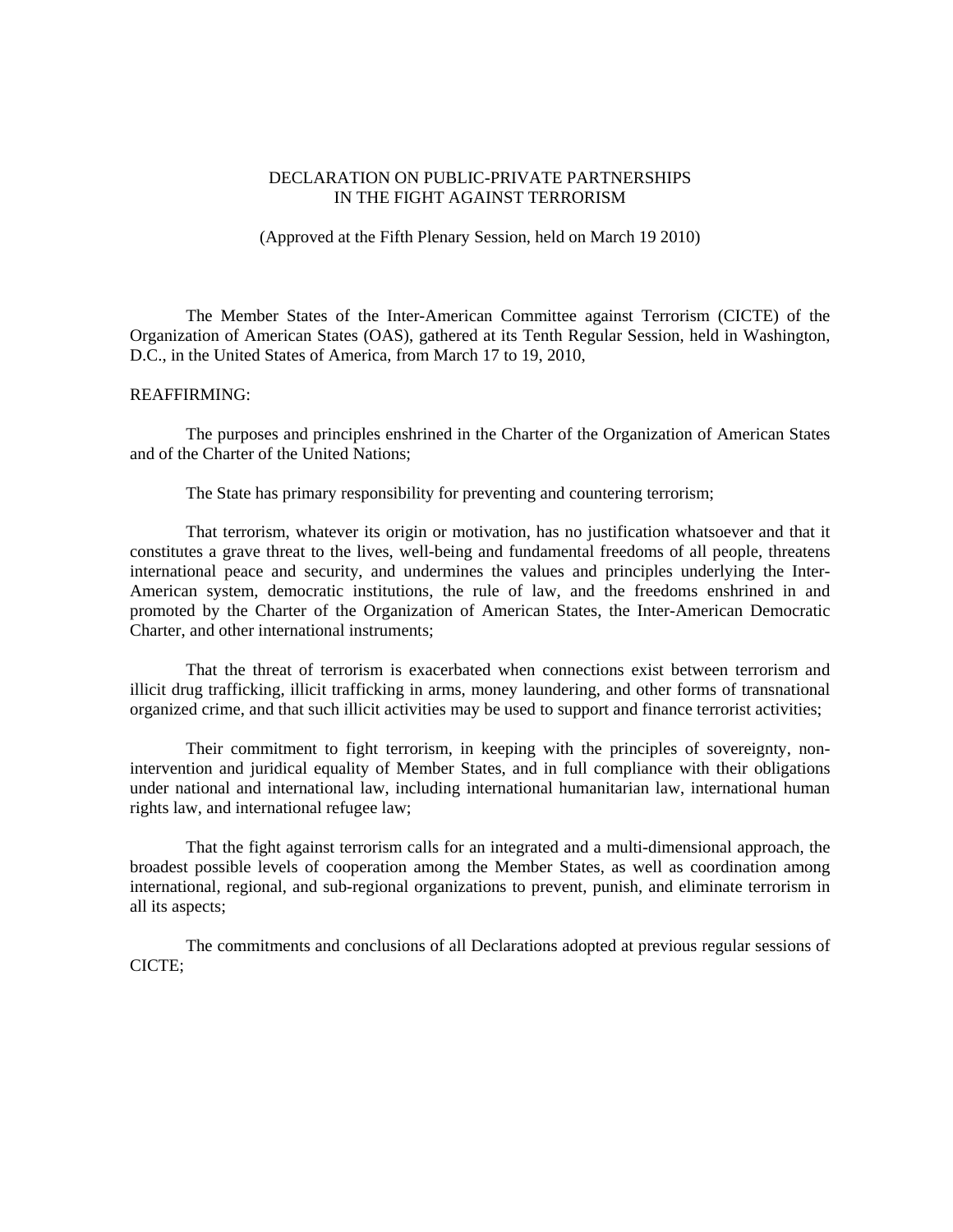#### RECOGNIZING:

 That states should continue to identify ways to reduce the threat of terrorism including the consideration of establishing and enhancing public-private partnerships;

 That terrorism can be prevented, combated and eliminated more efficiently by collective and coordinated efforts, including information sharing and capacity building;

 That the private sector and civil society can collaborate, as appropriate, with ongoing governmental counter-terrorism efforts and projects aimed at strengthening capacities and enhancing the level of security of states;

 The experience gained under the Tourism Security Program developed by the Secretariat of CICTE, which involves a focus on public-private partnership;

 That major events such as sport, economic, cultural and political gatherings, as well as commercial and business centres, tourism facilities, critical transportation and utilities infrastructure, among others, can be targets for terrorist acts;

 That training and previous experiences in managing security for major events and crisis management can increase the capacity of the States to respond to terrorist acts;

 That the United Nations Global Counter-Terrorism Strategy in Section III, paragraph 13, recognizes the importance of developing public-private partnerships to identify and share best practices to prevent terrorist attacks; and

#### EMPHASIZING:

 The importance of the Inter-American Convention against Terrorism and the deposit, to date, of the instrument of ratification or accession by 24 Member States, which strengthens the Inter-American commitment in this area;

 The importance for the Member States of the OAS to sign, ratify, or accede to, as the case may be, and implement in an effective way the Inter-American Convention against Terrorism as well as pertinent regional and international conventions and protocols, including the 13 related universal legal instruments, resolutions 1267 (1999), 1373 (2001), 1540 (2004) and 1624 (2005) and other pertinent resolutions of the United Nations Security Council, and the UN Global Counter-Terrorism Strategy adopted by the UN General Assembly to fight terrorism, including to find, deny safe haven to, and bring to justice, on the basis of the principle of extradite or prosecute any person who supports, facilitates, participates, or attempts to participate in the financing, planning, preparation, or commission of terrorist acts or provides safe haven,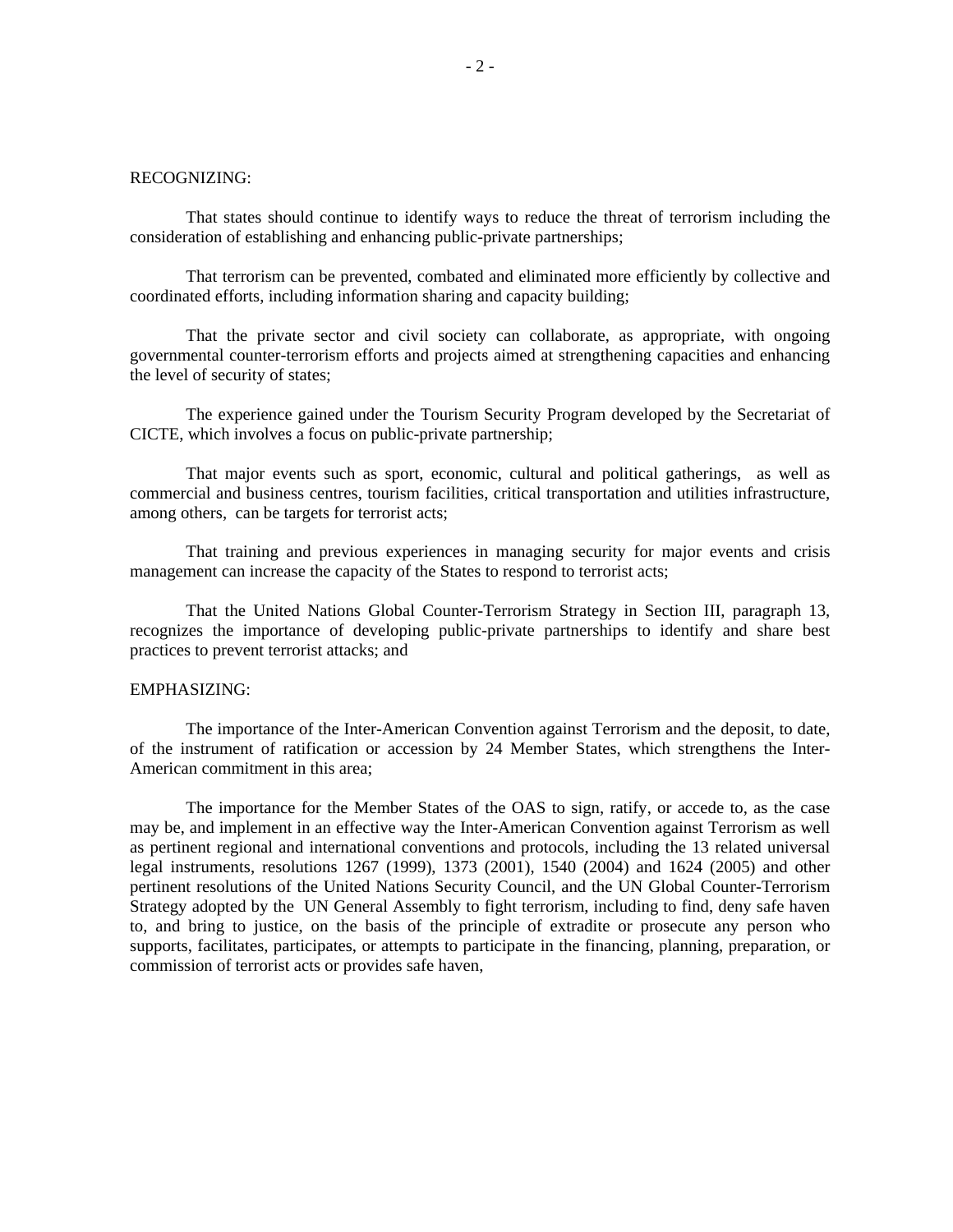### DECLARE**:**

1. Their most vehement condemnation of terrorism in all its forms and manifestations.

2. Their commitment to fight terrorism, in full compliance with their obligations under national and international law, including international human rights law, international humanitarian law, and international refugee law.

3. That terrorism is a menace that goes beyond borders and states therefore firmly resolve to reinforce existing national and international measures and strategies and to examine, as appropriate, new multilateral cooperation strategies designed to strengthen the fight against terrorism.

4. Their commitment to identify and to counter terrorist threats, and likewise to develop and/or adopt national plans and cooperative programs, including mechanisms to exchange information and best practices to prevent and combat such threats.

5. Their commitment to promote, where applicable, public-private partnerships in the fight against terrorism, including in port, maritime and civil aviation security, according to national legislation.

6. Their commitment to identify and promote, according to national legislation, models and initiatives of public-private partnerships in the fight against terrorism.

7. Their willingness to explore, in accordance with national priorities, what role civil society can play in a comprehensive and multi-dimensional response to terrorism.

8. Their commitment to develop and conduct, according to the needs of each Member State, and in collaboration with the Inter-American Committee against Terrorism (CICTE) Secretariat, training programmes and workshops on public-private partnerships in the fight against terrorism.

9. The need to encourage Member States to develop close ties with the private sector and civil society in their respective countries, as appropriate, in order to develop capacity-building prevention and protection programs on threats to critical infrastructure.

10. Their agreement to develop, continue to apply, or strengthen training programmes and workshops that enhance their capacity to carry out crisis management responsibilities.

11. Their commitment to adopt measures to strengthen international cooperation mechanisms, especially at the hemispheric level, including the application of extradition and mutual legal assistance, as well as the exchange of information, including financial information, in accordance with domestic law, in order to find, deny safe haven to, and bring to justice any person who supports, facilitates, participates, or attempts to participate in the financing, planning, preparation or commission of terrorists acts or provides safe haven.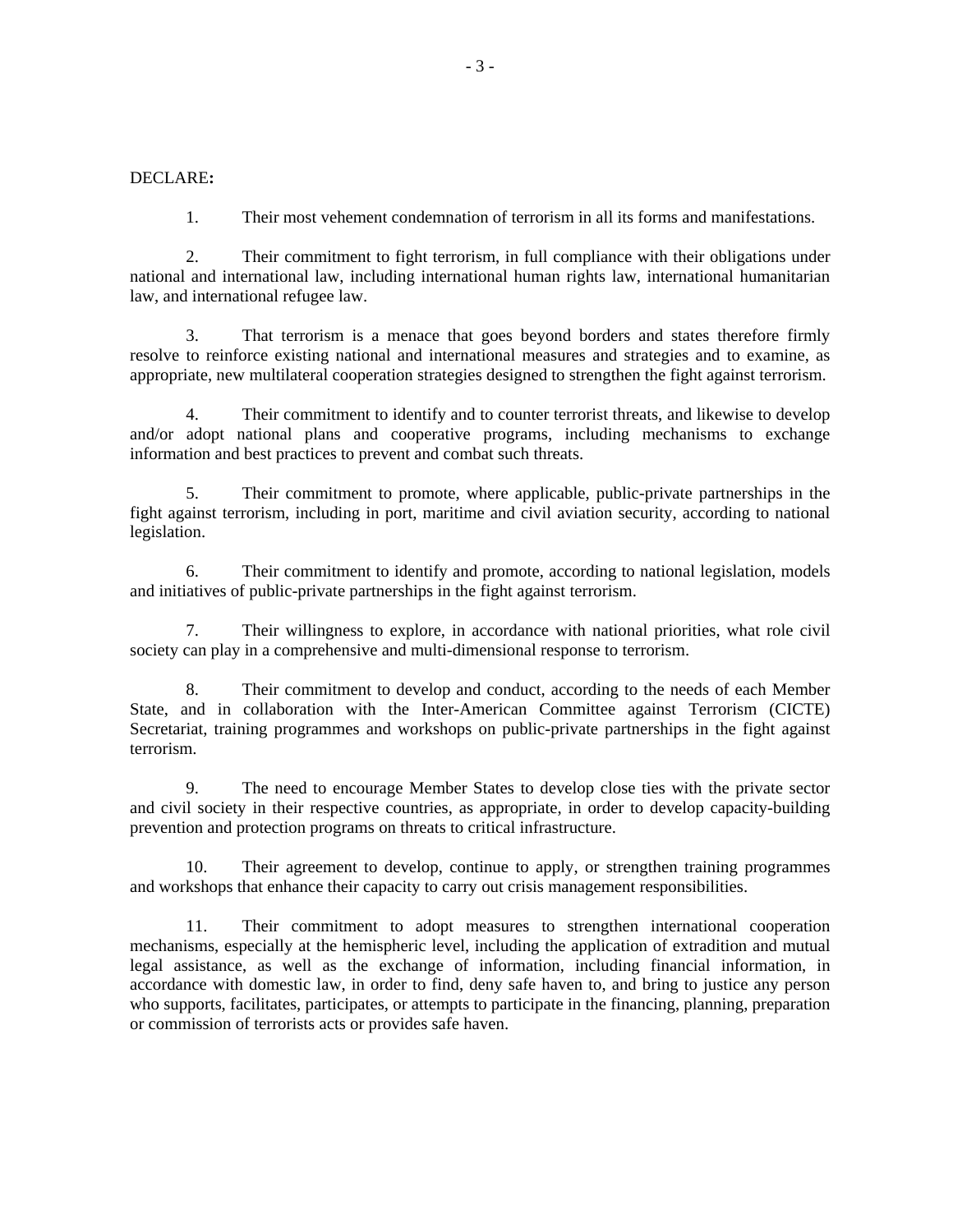12. To urge Member States that have not yet done so, to sign, ratify, or accede to, as the case may be, and implement in an effective way, the Inter-American Convention against Terrorism, as well as the 13 related universal legal instruments and the relevant resolutions of the United Nations Security Council<sup>1/1</sup>.

13. Their recommendation that the OAS Regular Fund contribute the necessary resources to provide the CICTE Secretariat with human and financial resources to ensure continuity in its endeavours and in the implementation of its mandates, programmes, and activities contained in the CICTE Work Plan adopted at the Tenth Session.

14. Their appeal to the Member States, Permanent Observers, and pertinent international agencies that they provide, maintain, or increase, as appropriate, their voluntary financial and/or human resource contributions to CICTE, to facilitate the performance of its functions and promote enhancement of its programs and the scope of its work.

15. Their commitment to implement this Declaration and the CICTE Work Plan adopted at the Tenth Session of CICTE.

 <sup>1.</sup> See Appendix.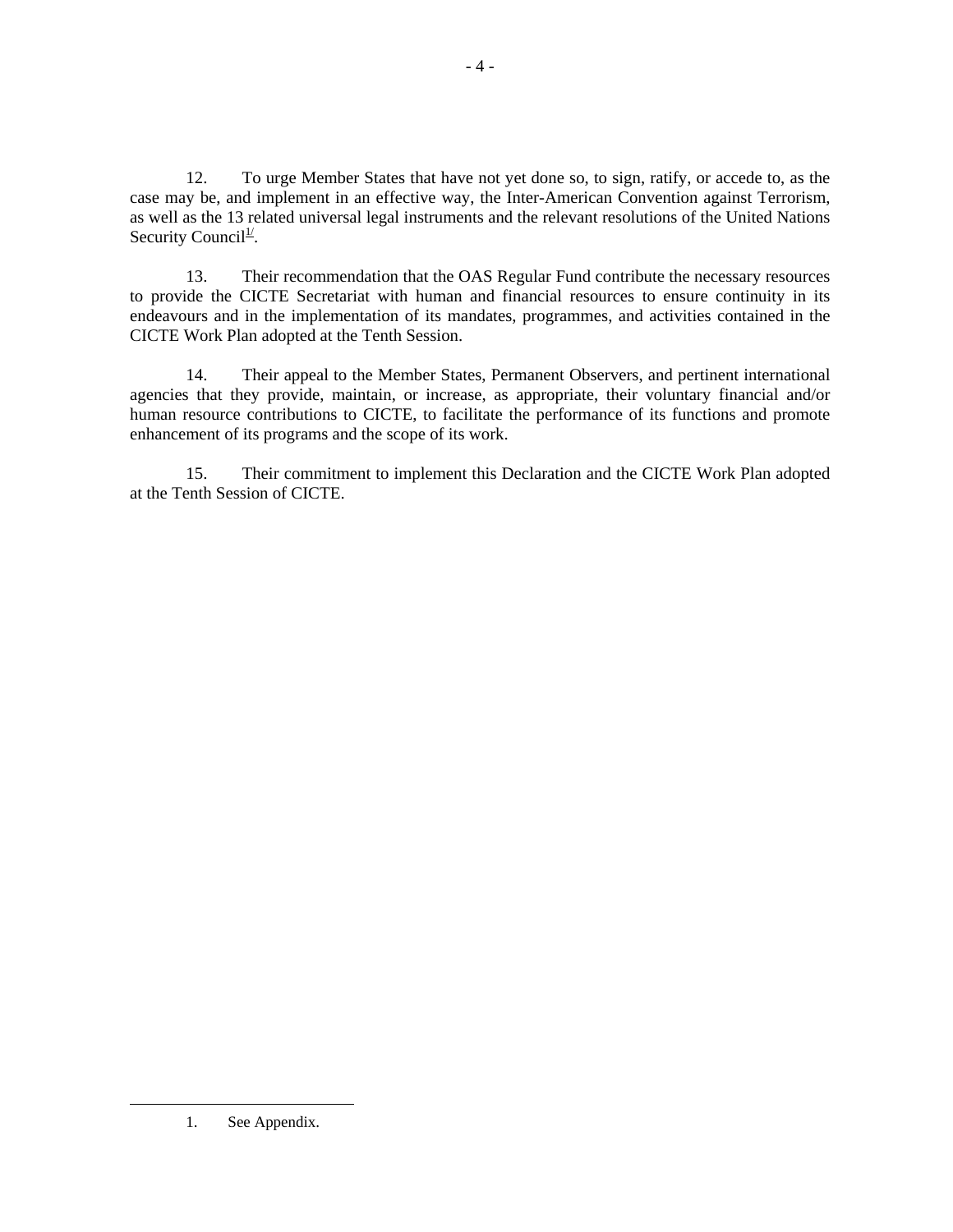## 16. APPENDIX

## **UNITED NATIONS CONVENTIONS DEPOSITED WITH THE SECRETARY-GENERAL OF THE UNITED NATIONS**

- **1. Convention on the Prevention and Punishment of Crimes against Internationally Protected Persons, including Diplomatic Agents, adopted by the General Assembly of the United Nations on 14 December 1973**
- **2. International Convention against the Taking of Hostages, adopted by the General Assembly of the United Nations on 17 December 1979**
- **3. International Convention for the Suppression of Terrorist Bombings, adopted by the General Assembly of the United Nations on 15 December 1997**
- **4. International Convention for the Suppression of the Financing of Terrorism, adopted by the General Assembly of the United Nations on 9 December 1997**
- **5. International Convention for the Suppression of Acts of Nuclear Terrorism New York, 13 April 2005**

### **MULTILATERAL CONVENTIONS DEPOSITED WITH OTHER DEPOSITARIES**

- **6. Convention on Offences and Certain Other Acts Committed on Board Aircraft, signed at Tokyo on 14 September 1963**. *(Deposited with the Secretary-General of the International Civil Aviation Organization)*
- **7. Convention for the Suppression of Unlawful Seizure of Aircraft, signed at the Hague on 16 December 1970**. *(Deposited with the Governments of the Russian Federation, the United Kingdom and the United States of America)*
- **8. Convention for the Suppression of Unlawful Acts against the Safety of Civil Aviation, signed at Montreal on 23 September 1971**. *(Deposited with the Governments of the Russian Federation, the United Kingdom and the United States of America)*
- **9. Convention on the Physical Protection of Nuclear Material, signed at Vienna on 3 March 1980***. (Deposited with the Director-General of the International Atomic Energy Agency)*
- **10. Protocol on the Suppression of Unlawful Acts of Violence at Airports Serving International Civil Aviation, supplementary to the Convention for the Suppression of Unlawful Acts against the Safety of Civil Aviation, signed at Montreal on 24 February 1988**. *(Deposited with the Governments of the Russian Federation, the United Kingdom and the United States of America and with the Secretary-General of the International Civil Aviation Organization)*